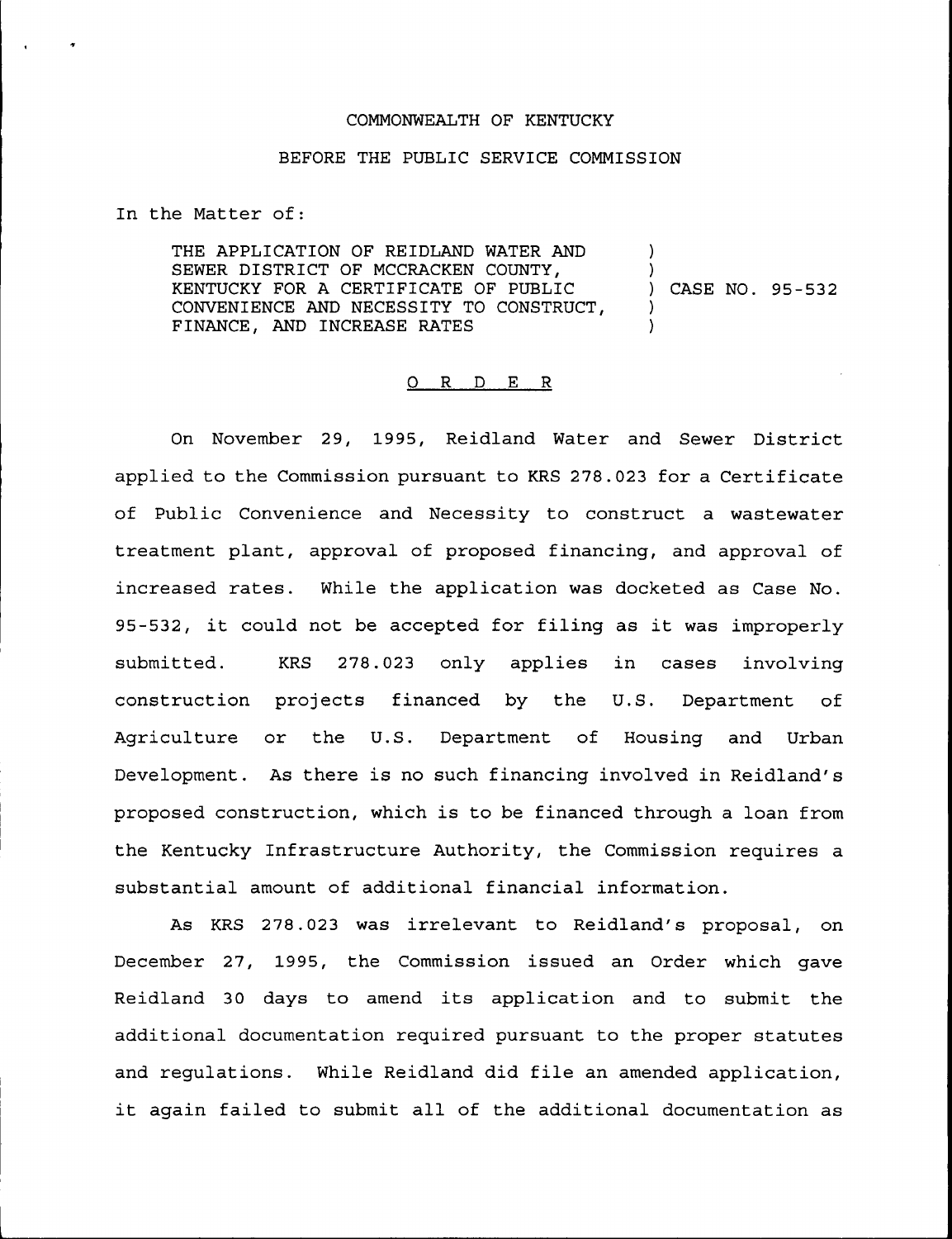directed by the Commission's December 27, 1995, Order. Reidland should therefore be given an additional 30 days to further amend its application and to submit the additional documentation required pursuant to the proper statutes and regulations. If the application has not been so amended after 30 days, this case should be removed from the docket without further Order of the Commission.

IT IS THEREFORE ORDERED that:

I. Reidland is granted <sup>30</sup> days from the date of this Order to further amend its application and to submit the additional documentation required pursuant to the proper statutes and regulations. See Attachments. Any information previously submitted under this case number need not be resubmitted, but may be referenced in the additionally amended application. Nhen reference is made to information previously submitted, such reference shall be specific as to exhibit and page number.

2. If Reidland has not so amended its application within <sup>30</sup> days of the date of this Order, this case shall be removed from the docket without further Order of the Commission.

Done at Frankfort, Kentucky, this 22nd day of February, 1996.

PUBLIC SERVICE COMMISSION<br>Munda K Breathat Chairma

ATTEST: Vice Chairman Commission

Executive Director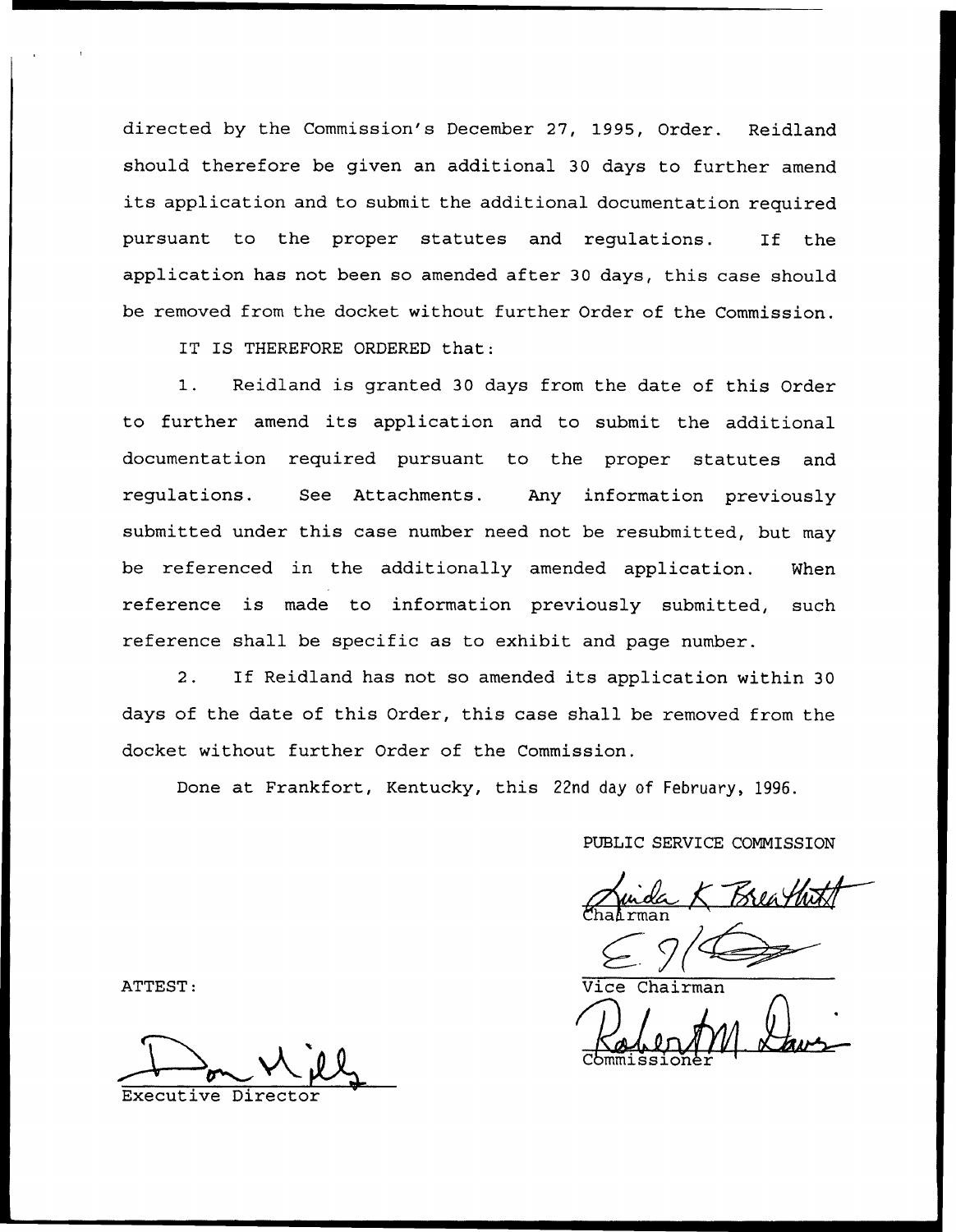Filing Requirements Which Must Still Be Met in Order to Obtain a Certificate of Public Convenience and Necessity (Applicable Authority: KRS 278.020(1), 807 KAR 5:001, Sections <sup>8</sup> and  $9(2)$  :

807 KAR 5:071

Section  $(3)(1)$  (a) A copy of a valid third-party beneficiary agreement guaranteeing the continued operation of the sewage treatment facilities or other evidence of financial integrity such as will insure the continuity of sewage service.

> (e) <sup>A</sup> financial exhibit as described in Section <sup>6</sup> of 807 KAR 5:001.

Filing Requirements Which Must Still Be Met in Order to Obtain Authoxity to Adjust Rates (Applicable Regulations: 807 KAR 5:071, Section <sup>3</sup> and <sup>807</sup> KAR 5:001, Sections <sup>8</sup> and 10):

807 KAR 5:071

- Section  $3(2)(a)$  Copy of agreement or other evidence of financia integrity. valid third-party beneficiary
- Section <sup>3</sup> (2) (c) Details of any allocated or prorated expenses.
- Section  $3(2)(1)$ Complete explanantion of corporate or business relationships between applicant and parent or brother-sister corporation, subsidiary(ies), development corporation(s), or any other party<br>or business, to afford PSC complete business, to understanding of the situation.

807 KAR 5:001

Section 10 (6) (b) and (c) If the utility has gross annual revenues<br>greater than \$1,000,000, the prepared than  $$1,000,000,$ testimony of each witness the utility proposes<br>to use to support its application. If the to use to support its application. utility has gross annual revenues less than \$1,000,000, the prepared testimony of each witness the utility proposes to use to support its application or <sup>a</sup> statement that the utility does not plan to submit any prepared testimony.

 $-1-$ 

ATTACHMENT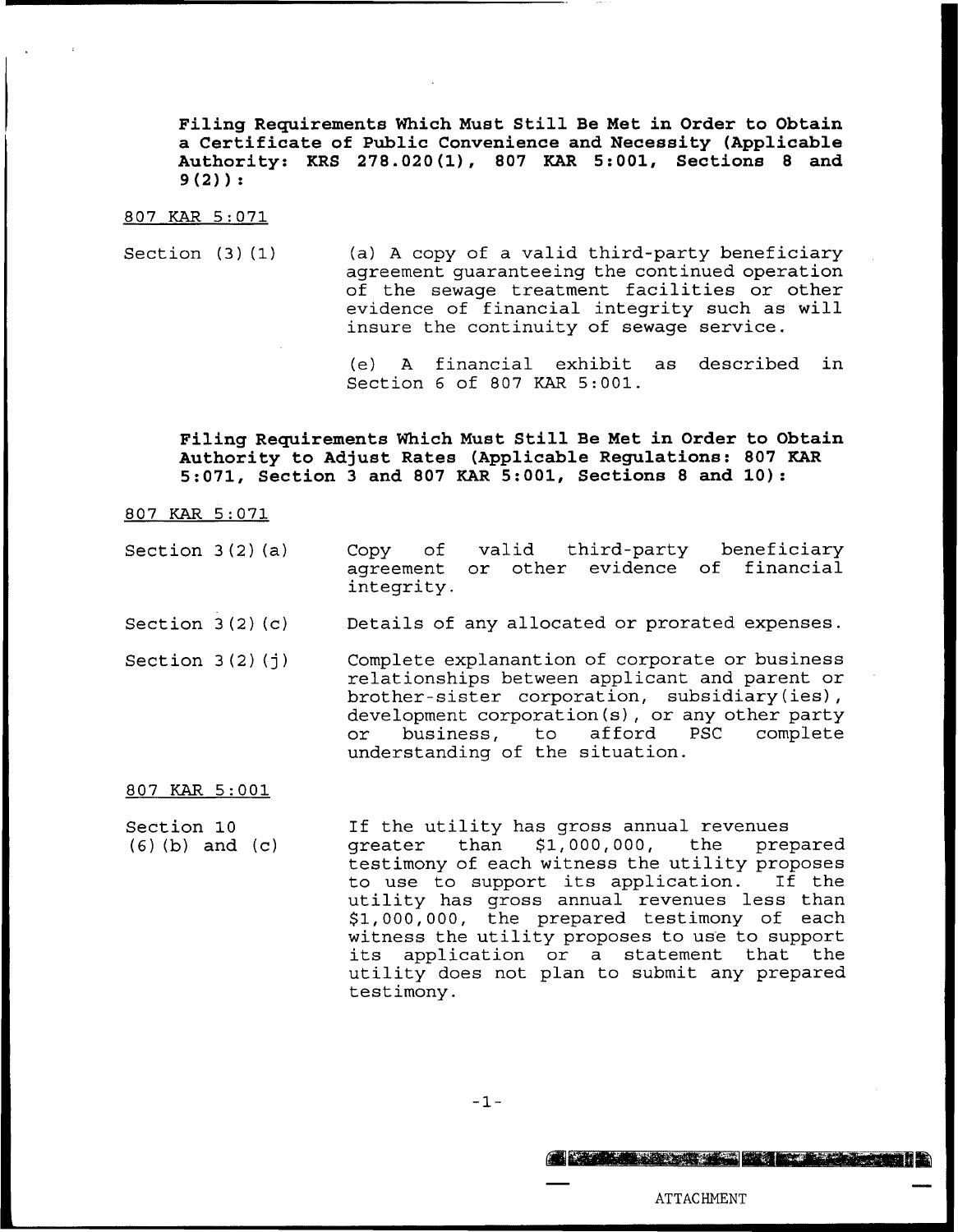| Section 10<br>$(6)$ $(j)$ | A current chart of accounts if more detailed<br>than the Uniform System of Accounts prescribed<br>by the commission.                                                                                                                                                                                                                                                                                                                                                                                                                                                                           |
|---------------------------|------------------------------------------------------------------------------------------------------------------------------------------------------------------------------------------------------------------------------------------------------------------------------------------------------------------------------------------------------------------------------------------------------------------------------------------------------------------------------------------------------------------------------------------------------------------------------------------------|
| Section 10<br>$(6)$ (o)   | A list of all commercially available or<br>in-house developed computer software,<br>programs, and models used in the development<br>of the schedules and work papers associated<br>with the filing of the utility's application.<br>shall include each software,<br>This list<br>program, or model; what the software, program,<br>or model was used for; identify the supplier<br>of each software, program, or model; a brief<br>description of the software, program, or<br>model; the specifications for the computer<br>hardware and the operating system required to<br>run the program. |
| Section 10<br>$(6)$ (p)   | Prospectuses of the most recent stock or bond<br>offerings.                                                                                                                                                                                                                                                                                                                                                                                                                                                                                                                                    |
| Section 10<br>$(6)$ $(r)$ | The monthly managerial reports providing<br>financial results of operations for the twelve<br>(12) months in the test period.                                                                                                                                                                                                                                                                                                                                                                                                                                                                  |
| Section 10<br>$(6)$ $(t)$ | If the utility had any amounts charged or<br>allocated to it by an affiliate or general or<br>home office or paid any monies to an affiliate<br>or general or home office during the test<br>period or during the previous three (3)<br>calendar years, the utility shall file:                                                                                                                                                                                                                                                                                                                |
|                           | 1. A detailed description of the method and<br>amounts allocated or charged to the utility by<br>the affiliate or general or home office for<br>each charge allocation or payment;                                                                                                                                                                                                                                                                                                                                                                                                             |
|                           | 2. An explanation of how the allocator for<br>the test period was determined; and                                                                                                                                                                                                                                                                                                                                                                                                                                                                                                              |
|                           | All facts relied upon, including other<br>3.<br>regulatory approval, to demonstrate that each<br>amount charged, allocated or paid during the<br>test period was reasonable;                                                                                                                                                                                                                                                                                                                                                                                                                   |
| Section 10<br>$(7)$ (b)   | The most recent capital construction budget<br>containing at least the period of time as<br>proposed for any pro forma adjustment for plant<br>additions.                                                                                                                                                                                                                                                                                                                                                                                                                                      |

 $\overline{a}$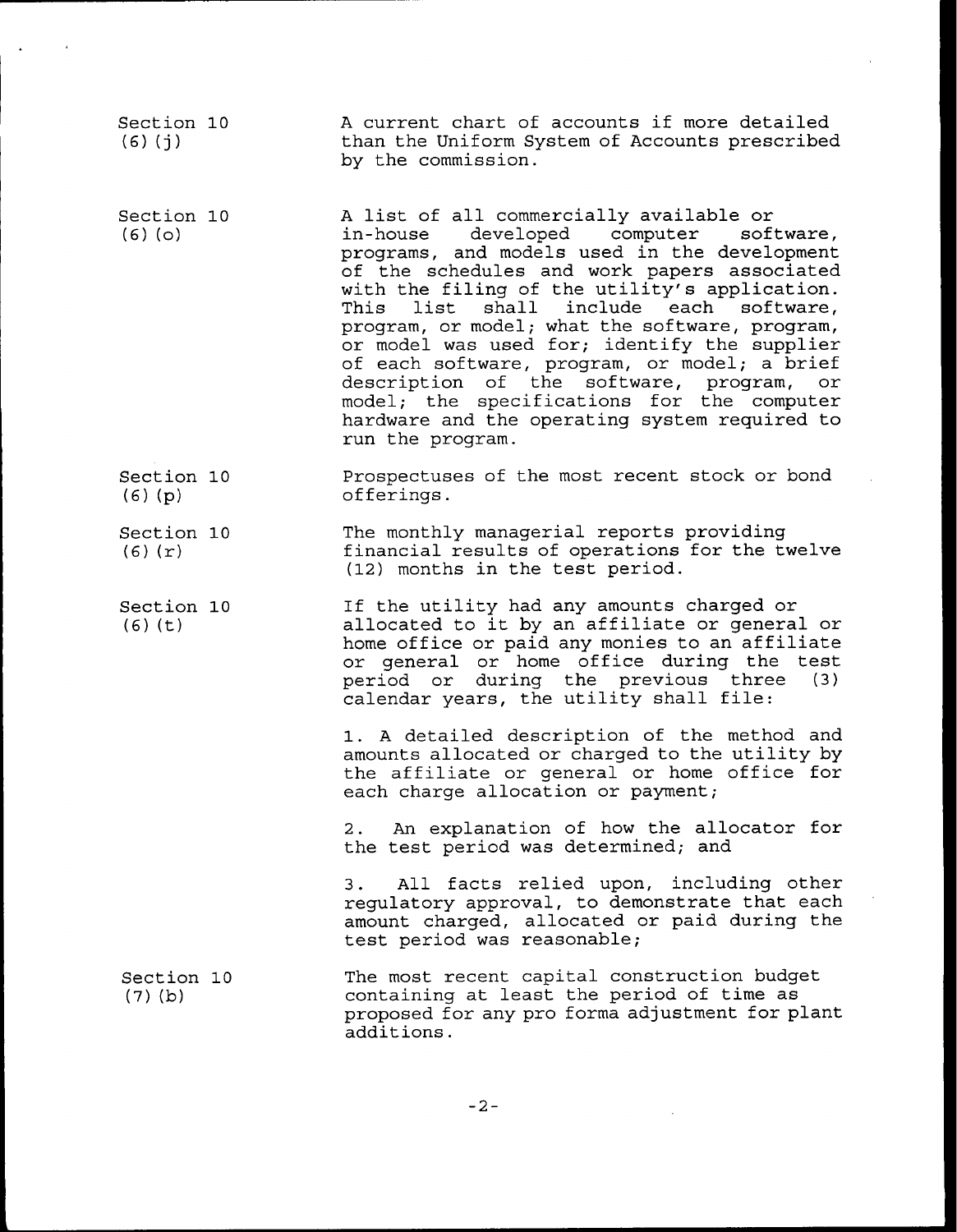| Section 10<br>$(7)$ (c) | For each proposed pro forma adjustment<br>reflecting plant additions the following<br>information:                                                                                                          |
|-------------------------|-------------------------------------------------------------------------------------------------------------------------------------------------------------------------------------------------------------|
|                         | 6. The original cost, cost of removal and<br>salvage for each component of plant to be<br>retired during the period of the proposed<br>pro forma adjustment for plant additions;                            |
|                         | 7. An explanation of any differences in<br>the amounts contained in the capital<br>construction budget and the amounts of<br>capital construction cost contained in the<br>pro forma adjustment period; and |
|                         | 8. The impact on depreciation expense<br>of all proposed pro forma adjustments for<br>plant additions and retirements.                                                                                      |
| Section 10<br>$(7)$ (d) | The operating budget for each month of the<br>period encompassing the pro forma adjustments;                                                                                                                |
| Section $10(4)$         | If copy of public notice is included, did it<br>meet other requirements? (While copy of<br>public notice was included, it did not meet                                                                      |

 $\star$ applicant has <sup>20</sup> customers or less, or is a sewer utility, written notice of proposed rate changes and estimated amount of increase per customer class shall be mailed to each customer no later than date of application.

the requirements).'

If the notice is mailed, <sup>a</sup> written statement signed by the utility's chief officer in charge of Kentucky operations verifying the notice was mailed shall be filed with the commission no later than thirty (30) days of the filed date of the application.

All utilities, in addition to the above notification, shall post a sample copy of the required notification at their place of business no later than the date on which the application is filed which shall remain posted until the commission has finally determined the utility's rates.

Each notice shall contain the following language:

"The rates contained in this notice are the<br>rates proposed by . However, the rates proposed by Public Service Commission may order rates to be charged that differ from these proposed<br>rates. Such action may result in rates for Such action may result in rates for

 $-3-$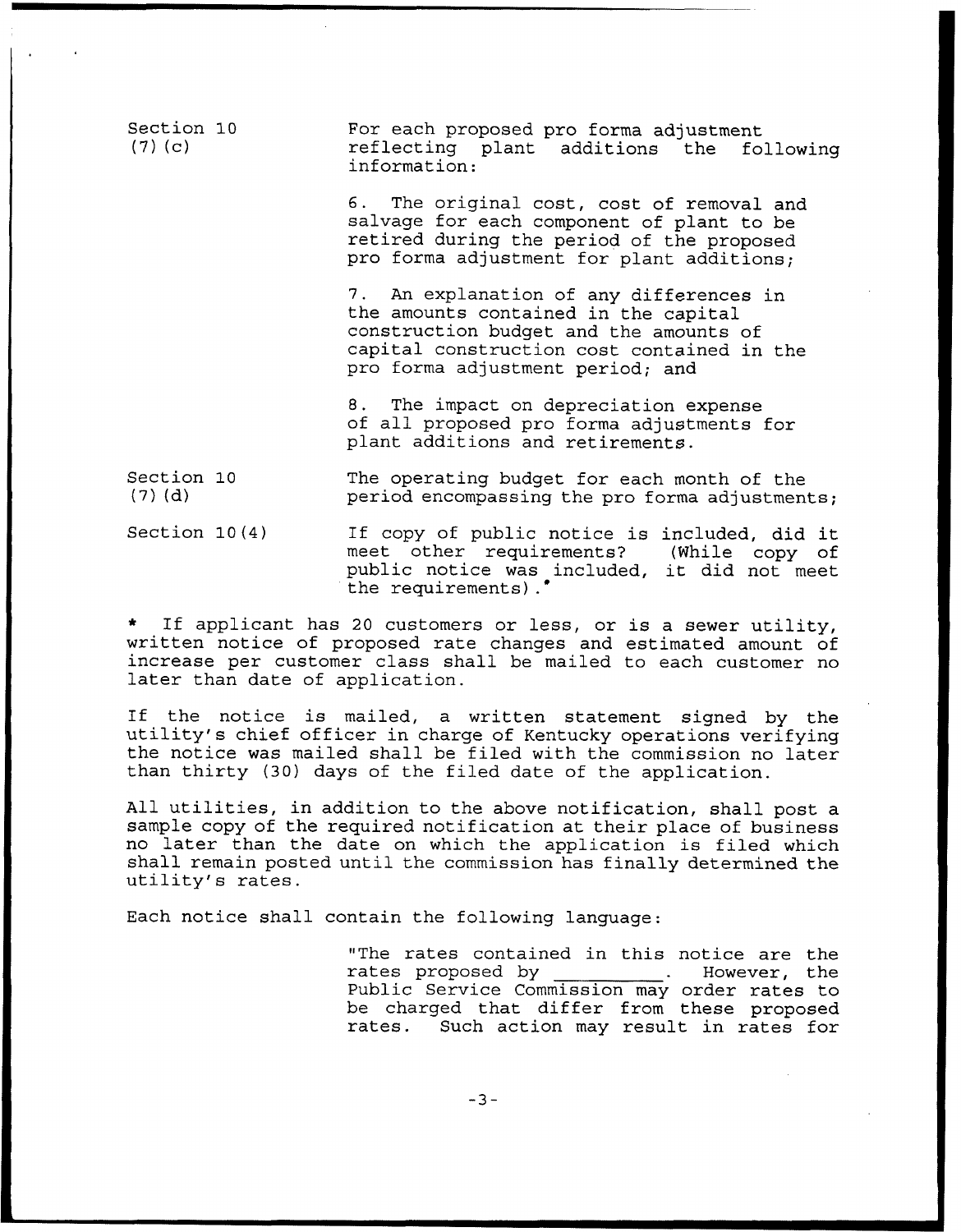customers other than the rates included in this notice.

"Any corporation, association, body politic or person my request leave to intervene by motion within 30 days after notice of the proposed<br>rate changes is given. The motion shall be rate changes is given. submitted to the Public Service Commission, 730 Schenkel Lane, P. O. Box 615, Frankfort,<br>Kentucky 40602, and shall set forth the Kentucky  $40602$ , and shall grounds for the request including the status<br>and interest of the party. Intervenors may and interest of the party.  $obtain copies of the application and testimor$ by contacting  $\begin{bmatrix} 1 & 0 & 0 \\ 0 & 1 & 0 \\ 0 & 0 & 0 \end{bmatrix}$  at <sup>A</sup> copy of the application and testimony shall be available for public inspection at the utility's offices."

## Filing Requirements Which Must Still Be Met in Order to Obtain Approval of Proposed Financing (Applicable Authority: 807 EAR 5:001, Sections <sup>6</sup> and 11):

- KRS 27S.300 (2) Every financing application shall be made under oath, and shall be signed and filed on behalf of the utility by its president, or by a vice president, auditor, comptroller or other executive officer having knowledge of the matters set forth and duly designated by the utility.
- 807 KAR 5:001
- Section  $6(4)$  \* Mortgages: --Date of Execution --Name of Mortgagor --Name of Mortgagee or Trustee --Amount of Indebtedness Secured --Sinking Fund Provisions
- Section  $6(5)*$  Bonds: --Amount Authorized --Amount Issued --Name of Utility Who Issued --Description of Each Class Issued --Date of Issue --Date of Maturity --How Secured --Interest Paid in Last Fiscal Year